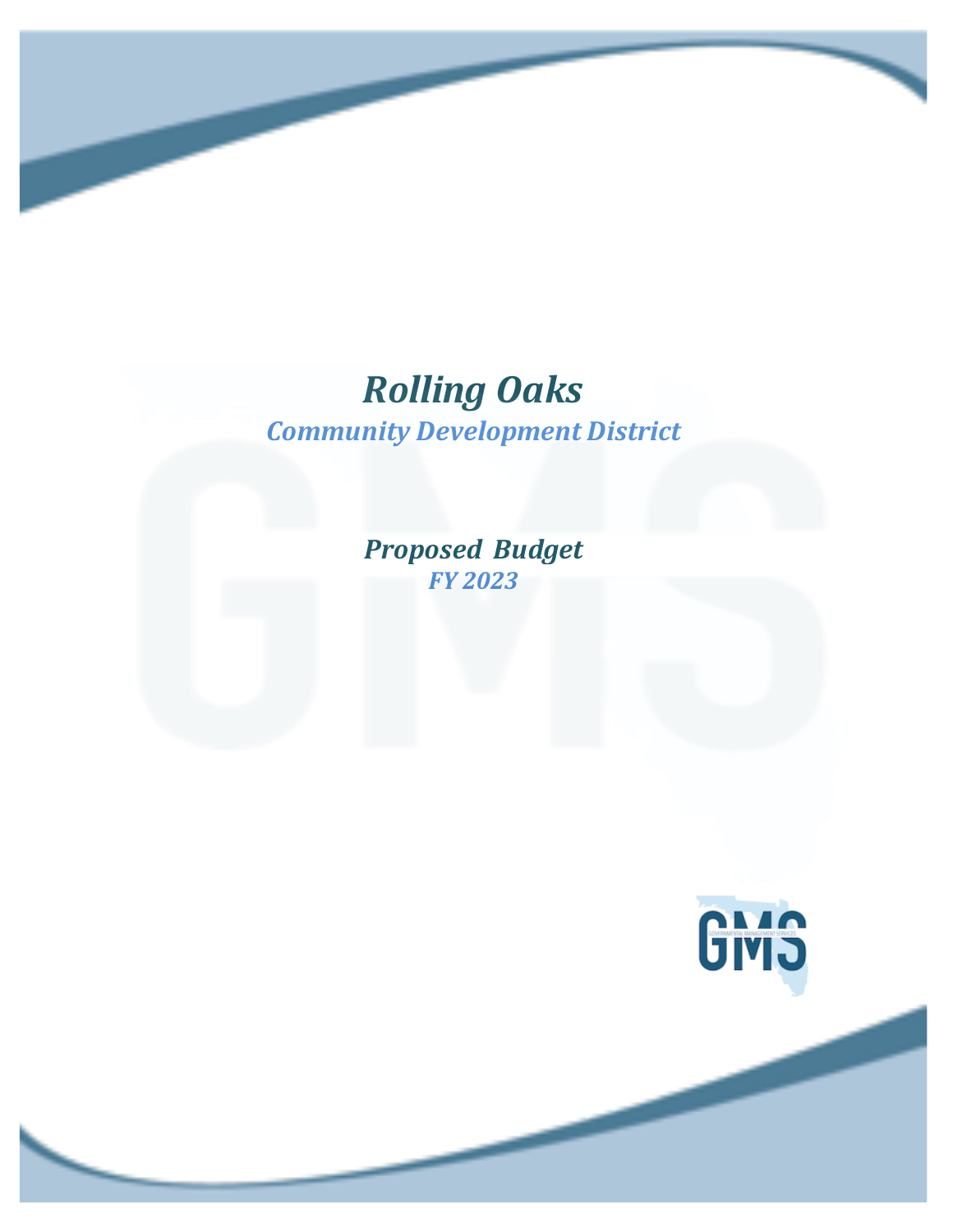# Table of Contents

| $1 - 2$<br><b>General Fund</b>           |  |
|------------------------------------------|--|
| $3 - 6$<br><b>General Fund Narrative</b> |  |
|                                          |  |
| Series 2016 Debt Service Fund            |  |
| Series 2016 Amortization Schedule<br>8   |  |
|                                          |  |
| Series 2018 Debt Service Fund<br>9       |  |
| Series 2018 Amortization Schedule<br>10  |  |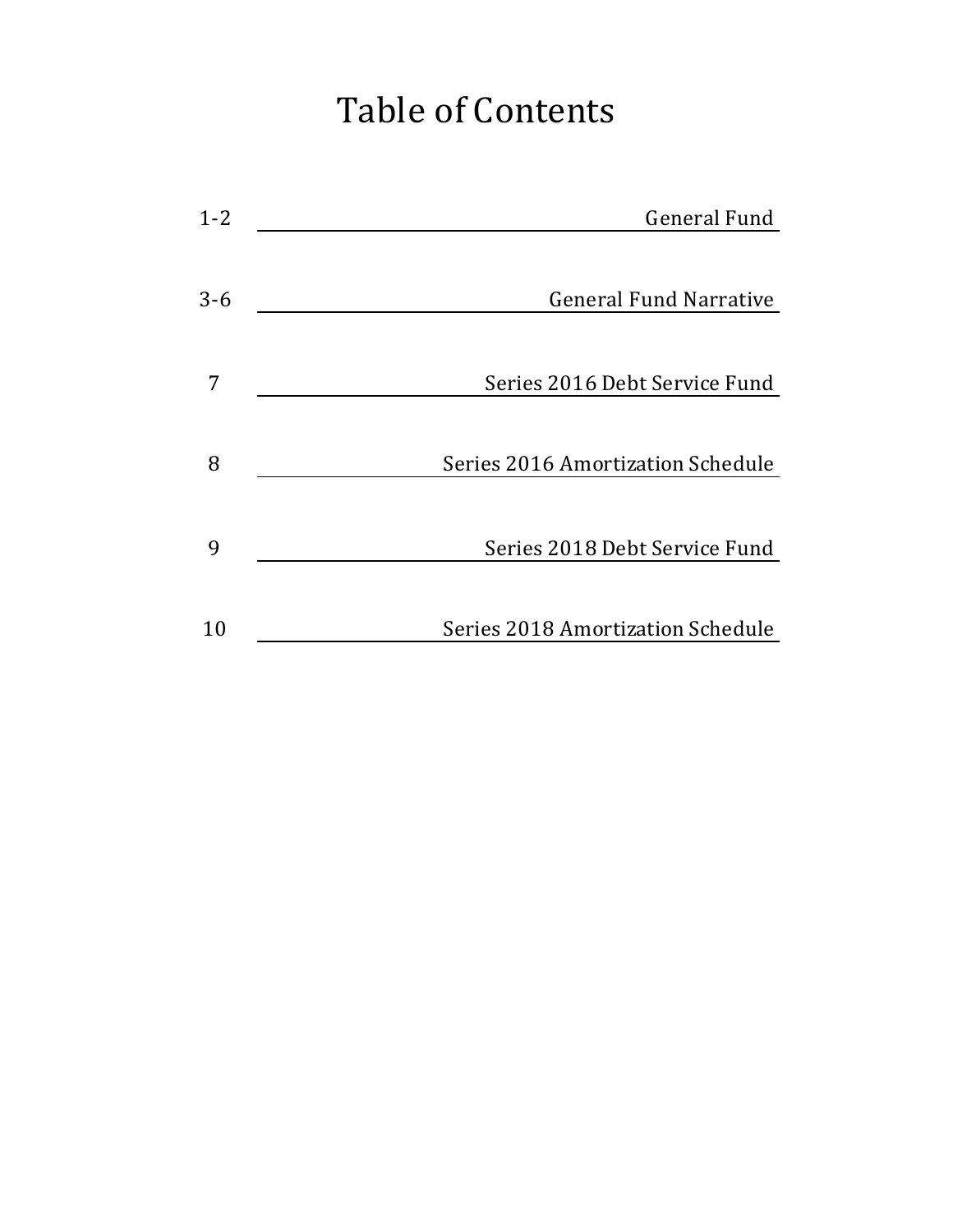### **Rolling Oaks Community Development District Proposed Budget** General Fund

|                                  | Adopted       | Actuals                              | Projected     | Projected     | Proposed      |
|----------------------------------|---------------|--------------------------------------|---------------|---------------|---------------|
|                                  | <b>Budget</b> | Thru                                 | <b>Next</b>   | Thru          | <b>Budget</b> |
| Description                      | FY2022        | 4/30/22                              | 5 Months      | 9/30/22       | FY2023        |
|                                  |               |                                      |               |               |               |
| <b>Revenues</b>                  |               |                                      |               |               |               |
| Assessments                      | \$225,536     | \$219,974                            | \$5,562       | \$225,536     | \$539,586     |
| Miscellaneous Income             | \$0           | \$5,049                              | \$0           | \$5,049       | \$0           |
| <b>Developer Contributions</b>   | \$267,801     | \$40,843                             | \$221,973     | \$262,815     | \$45,457      |
|                                  |               |                                      |               |               |               |
| <b>Total Revenues</b>            | \$<br>493,337 | $\boldsymbol{\mathsf{s}}$<br>265,866 | \$<br>227,535 | \$<br>493,400 | \$<br>585,044 |
|                                  |               |                                      |               |               |               |
| <b>Expenditures</b>              |               |                                      |               |               |               |
| <i>Administrative</i>            |               |                                      |               |               |               |
| <b>Supervisor Fees</b>           | \$12,000      | \$3,800                              | \$4,000       | \$7,800       | \$12,000      |
| <b>FICA Expense</b>              | \$918         | \$291                                | \$306         | \$597         | \$918         |
| Engineering                      | \$10,000      | \$0                                  | \$9,000       | \$9,000       | \$10,000      |
| Attorney                         | \$15,000      | \$3,706                              | \$4,653       | \$8,359       | \$15,000      |
| Arbitrage                        | \$900         | \$900                                | \$0           | \$900         | \$1,350       |
| Dissemination                    | \$7,000       | \$4,083                              | \$2,917       | \$7,000       | \$8,000       |
| <b>Assessment Administration</b> | \$10,000      | \$10,000                             | \$0           | \$10,000      | \$10,000      |
| Annual Audit                     | \$4,000       | \$0                                  | \$3,450       | \$3,450       | \$3,675       |
| <b>Trustee Fees</b>              | \$7,000       | \$7,000                              | \$0           | \$7,000       | \$11,041      |
| <b>Management Fees</b>           | \$36,050      | \$21,029                             | \$15,021      | \$36,050      | \$37,853      |
| <b>Information Technology</b>    | \$800         | \$467                                | \$333         | \$800         | \$1,000       |
| Website Maintenance              | \$475         | \$277                                | \$198         | \$475         | \$594         |
| Telephone                        | \$150         | \$0                                  | \$50          | \$50          | \$100         |
| Postage                          | \$800         | \$310                                | \$395         | \$705         | \$800         |
| Insurance                        | \$6,483       | \$6,405                              | \$0           | \$6,405       | \$7,686       |
| Printing & Binding               | \$800         | \$327                                | \$233         | \$560         | \$800         |
| Legal Advertising                | \$2,000       | \$0                                  | \$2,000       | \$2,000       | \$2,000       |
| <b>Other Current Charges</b>     | \$2,000       | \$276                                | \$250         | \$526         | \$2,000       |
| Office Supplies                  | \$125         | \$54                                 | \$72          | \$126         | \$130         |
| Property Appraiser Fee           | \$180         | \$229                                | \$0           | \$229         | \$300         |
| <b>Property Taxes</b>            | \$150         | \$8                                  | \$0           | \$8           | \$80          |
| <b>Meeting Room</b>              | \$750         | \$419                                | \$558         | \$977         | \$1,674       |
| Dues, Licenses & Subscriptions   | \$175         | \$175                                | \$0           | \$175         | \$175         |
| Administrative Expenditures      | \$<br>117,756 | \$<br>59,755                         | \$<br>43,437  | \$<br>103,191 | \$<br>127,176 |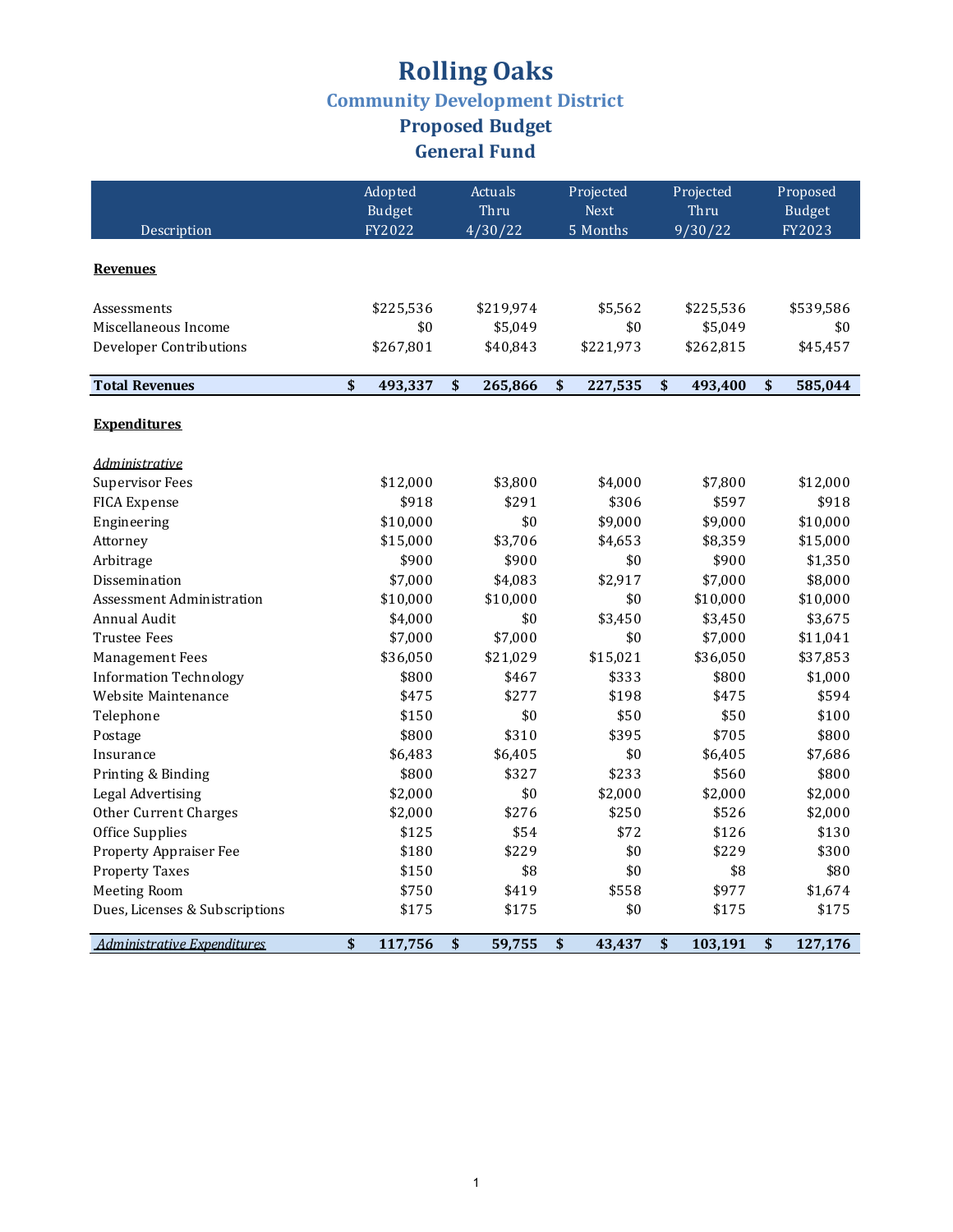### **Rolling Oaks Community Development District Proposed Budget** General Fund

| Description                           | Adopted<br><b>Budget</b><br>FY2022 | Actuals<br>Thru<br>4/30/22 | Projected<br><b>Next</b><br>5 Months | Projected<br>Thru<br>9/30/22 | Proposed<br><b>Budget</b><br>FY2023 |
|---------------------------------------|------------------------------------|----------------------------|--------------------------------------|------------------------------|-------------------------------------|
|                                       |                                    |                            |                                      |                              |                                     |
| <b>Field Operations</b>               |                                    |                            |                                      |                              |                                     |
| <b>Property Insurance</b>             | \$0                                | \$7,265                    | \$0                                  | \$7,265                      | \$8,718                             |
| Electric                              | \$0                                | \$4,808                    | \$4,000                              | \$8,808                      | \$9,689                             |
| Streetlights                          | \$110,000                          | \$58,955                   | \$43,000                             | \$101,955                    | \$112,151                           |
| Utilities- Water& Sewer               | \$85,000                           | \$28,536                   | \$27,500                             | \$56,036                     | \$85,000                            |
| Landscape Maintenance                 | \$85,560                           | \$57,410                   | \$45,025                             | \$102,435                    | \$113,400                           |
| Landscape Enhancements                | \$22,500                           | \$47,049                   | \$0                                  | \$47,049                     | \$50,000                            |
| Landscape Irrigation                  | \$6,500                            | \$2,978                    | \$2,127                              | \$5,105                      | \$6,500                             |
| Lawn Mowing/Trimming                  | \$26,400                           | \$8,800                    | \$17,600                             | \$26,400                     | \$27,720                            |
| Lake Maintenance                      | \$32,251                           | \$21,052                   | \$14,104                             | \$35,156                     | \$37,321                            |
| Contingency                           | \$7.370                            | \$0                        | \$0                                  | \$0                          | \$7,370                             |
| <b>Field Operations Expenditures</b>  | \$<br>375,581                      | \$<br>236,853              | \$<br>153,356                        | \$<br>390,209                | \$<br>457,868                       |
|                                       |                                    |                            |                                      |                              |                                     |
| <b>Total Expenditures</b>             | \$<br>493,337                      | \$<br>296,608              | \$<br>196,793                        | \$<br>493,400                | \$<br>585,044                       |
|                                       |                                    |                            |                                      |                              |                                     |
| <b>Excess Revenues/(Expenditures)</b> | \$<br>$\overline{\phantom{a}}$     | \$<br>(30, 742)            | \$<br>30,741.95                      | \$<br>(0)                    | \$                                  |

FY2023

| Net Assessments              | \$539.586 |
|------------------------------|-----------|
| Add: Discounts & Collections | \$34.442  |
| Gross Assessments            | \$574,028 |

| Product       | ERU's   | <b>Assessable Units</b> | ERU/Unit | Net Per Unit<br><b>Net Assessment</b> |          |          |  | <b>Gross Per Unit</b> |
|---------------|---------|-------------------------|----------|---------------------------------------|----------|----------|--|-----------------------|
| Single Family | 663.00  | 663                     | $1.00\,$ | \$331.553.04                          | \$500.08 | \$532.00 |  |                       |
| Condo         | 240.00  | 300                     | 0.80     | \$120.019.20                          | \$400.06 | \$425.60 |  |                       |
| Apartment     | 176.00  | 352                     | 0.50     | \$88,014.08                           | \$250.04 | \$266.00 |  |                       |
|               | 1079.00 | 1315                    |          | \$539,586.32                          |          |          |  |                       |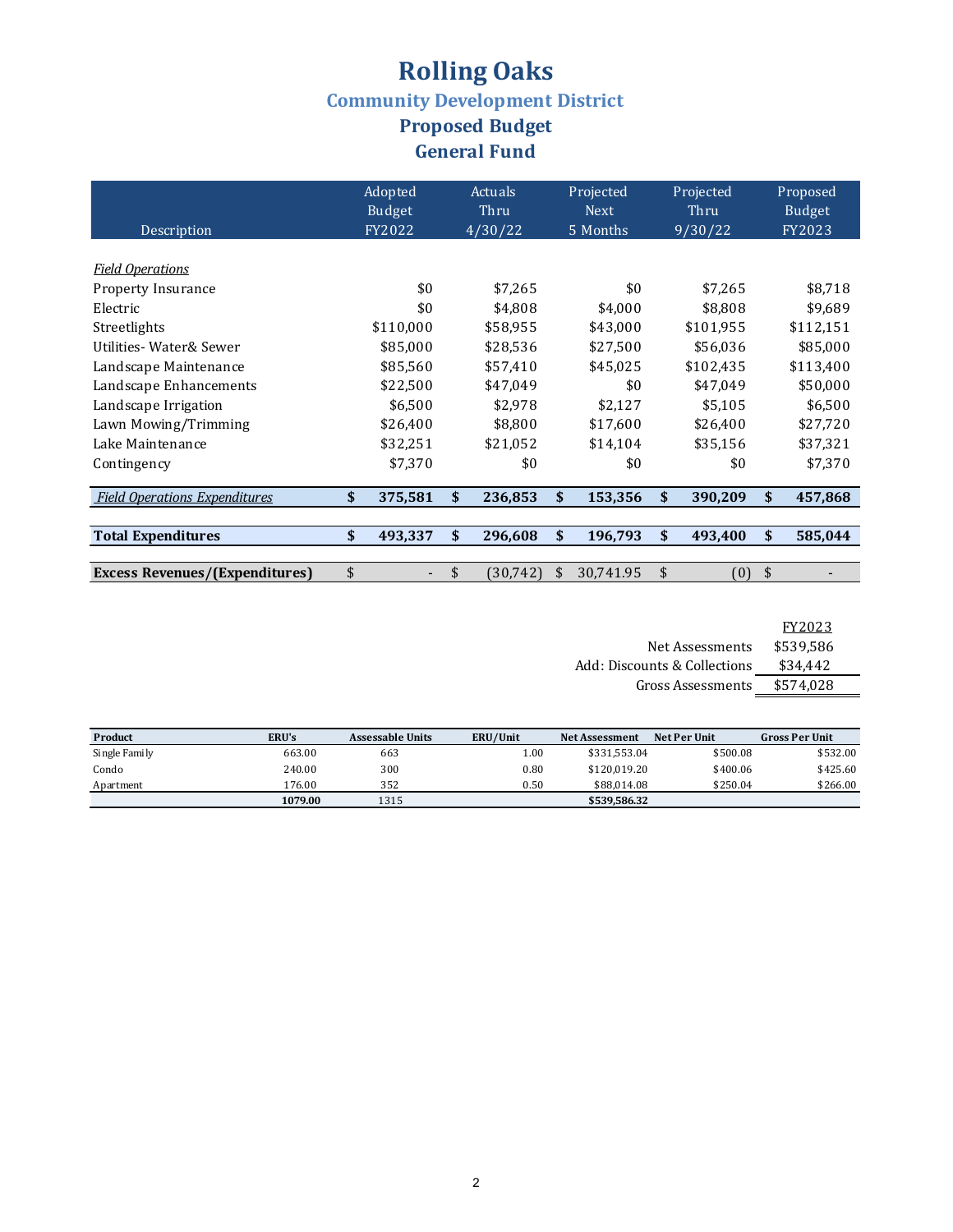### **Rolling Oaks Community Development District** General Fund Budget

### **REVENUES:**

### *Assessments*

The District will levy a non-ad valorem assessment on all the assessable property within the District in order to pay for the operating expenditures during the fiscal year.

### *Developer Contributions*

The District will enter into a Deficit Funding Agreement with the Developer to fund any General Fund expenditures remaining once all assessment funds have been utilized.

### **EXPENDITURES:**

### **Administrative:**

### *Supervisor Fees*

Chapter 190, Florida Statutes, allows for each Board member to received \$200 per meeting, not to exceed \$4,800 per year paid to each Supervisor for the time devoted to District business and meetings.

### *FICA Expense*

Represents the Employer's share of Social Security and Medicare taxes withheld from the Board of Supervisor checks.

### *Engineering*

The District's engineer will be providing general engineering services to the District, e.g. attendance and preparation for monthly board meetings, review of invoices and requisitions, preparation and review of contract specifications and bid documents, and various projects assigned as directed by the Board of Supervisors and the District Manager.

### *Attorney*

The District's legal counsel will be providing general legal services to the District, e.g. attendance and preparation for monthly meetings, preparation and review of agreements and resolutions, and other research assigned as directed by the Board of Supervisors and the District Manager.

### *Arbitrage*

The District will contract with an independent certified public accountant to annually calculate the District's Arbitrage Rebate Liability on the Series 2016 & Series 2018 Special Assessment Revenue Bonds and any additional bond issuance in 2023.

### *Dissemination*

The District is required by the Security and Exchange Commission to comply with Rule 15c2-12(b)(5) which relates to additional reporting requirements for unrated bond issues.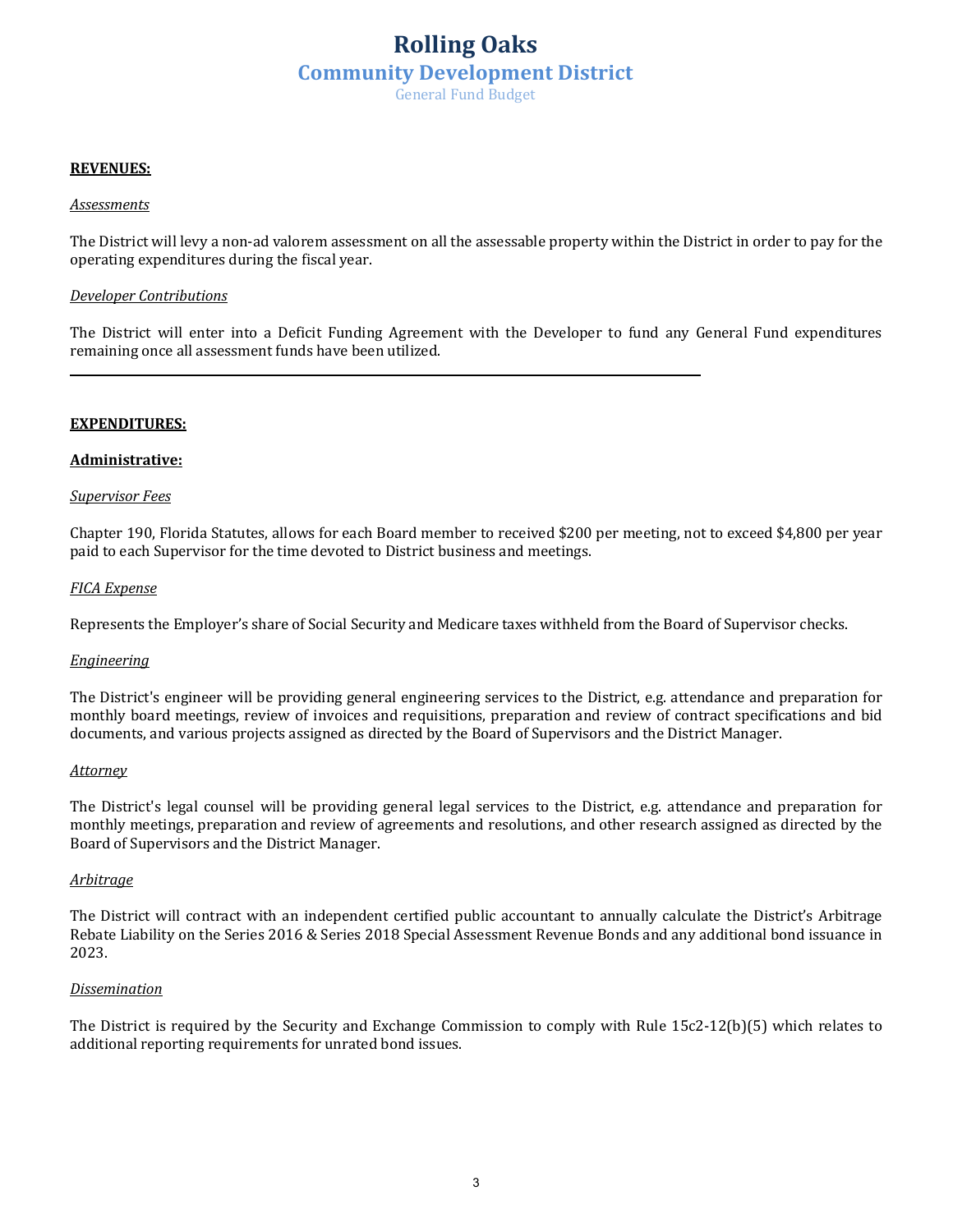### **Rolling Oaks Community Development District**

General Fund Budget

### *Assessment Administration*

The District has contracted with Governmental Management Services-CF, LLC to levy and administer the collection of nonad valorem assessment on all assessable property within the District.

### *Annual Audit*

The District is required by Florida Statutes to arrange for an independent audit of its financial records on an annual basis.

### *Trustee Fees*

The District will pay annual trustee fees for the Series 2016 & Series 2018 Special Assessment Revenue Bonds that are deposited with a Trustee at Regions Bank. This will also include an additional bond issued in 2023.

### *Management Fees*

The District has contracted with Governmental Management Services-Central Florida, LLC to provide Management, Accounting and Recording Secretary Services for the District. The services include, but not limited to, recording and transcription of board meetings, budget preparation, all financial reporting, annual audit, etc.

### *Information Technology*

Represents costs related to the District's information systems, which include but are not limited to video conferencing services, cloud storage services and servers, security, accounting software, etc.

### *Website Maintenance*

Represents the costs associated with monitoring and maintaining the District's website created in accordance with Chapter 189, Florida Statutes. These services include site performance assessments, security and firewall maintenance, updates, document uploads, hosting and domain renewals, website backups, etc.

*Telephone*

Telephone and fax machine.

### *Postage*

The District incurs charges for mailing of agenda packages, overnight deliveries, checks for vendors and other required correspondence.

### *Insurance*

The District's general liability and public officials liability insurance coverage is provided by Florida Insurance Alliance (FIA). FIA specializes in providing insurance coverage to governmental agencies.

### *Printing & Binding*

Printing and Binding agenda packages for board meetings, printing of computerized checks, stationary, envelopes etc.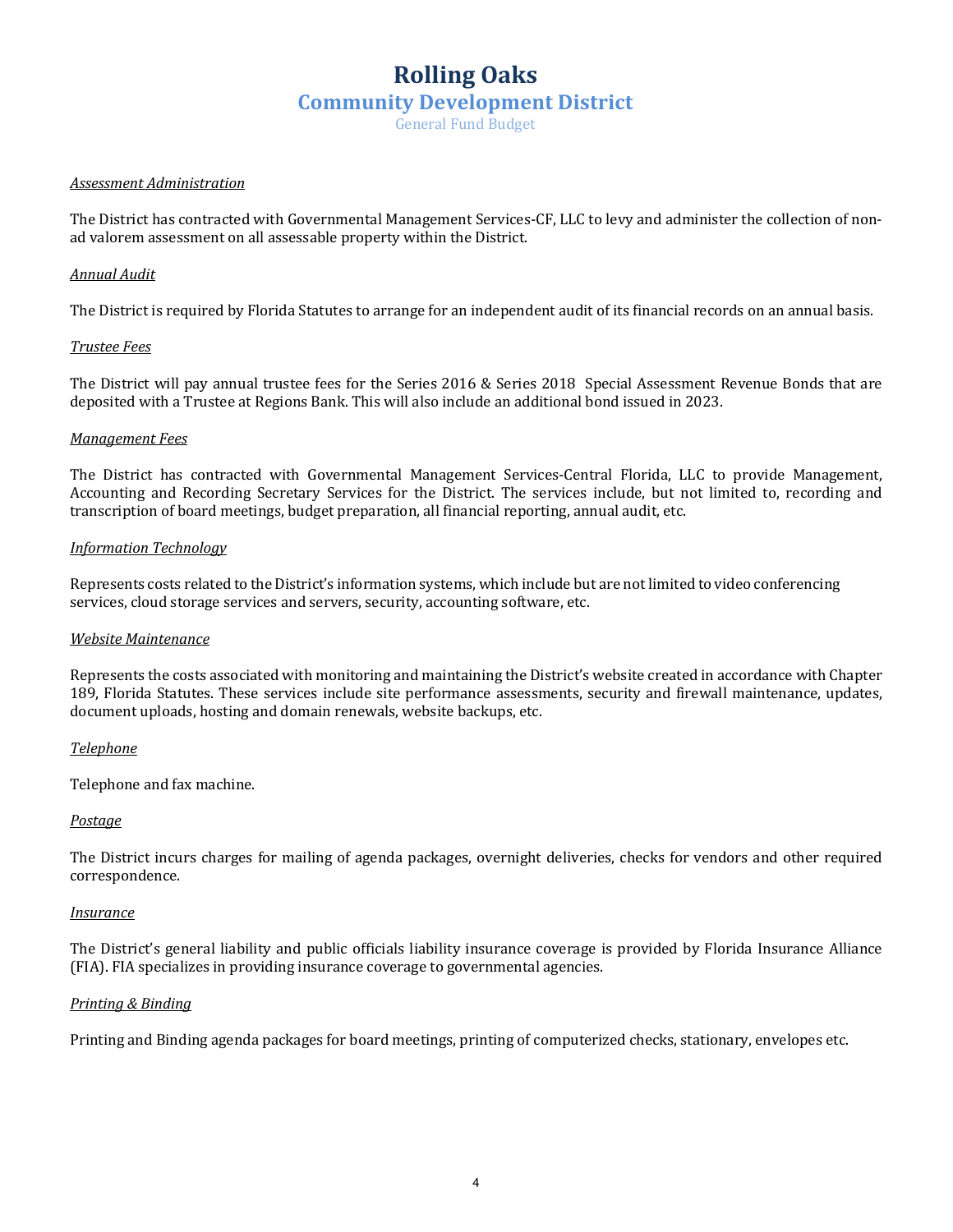### **Rolling Oaks Community Development District**

General Fund Budget

### *Legal Advertising*

The District is required to advertise various notices for monthly Board meetings, public hearings, etc in a newspaper of general circulation.

### *Other Current Charges*

Represents any miscellaneous expenses incurred during the fiscal year such as bank fees, deposit slips, stop payments, etc.

### *Office Supplies*

The District incurs charges for office supplies that need to be purchased during the fiscal year.

### *Property Appraiser*

Represents a fee charged by Osceola County Property Appraiser's office for assessment administration services.

### *Property Taxes*

Represents a fee charged by the Osceola County Tax Collector's Office for all assessable property within the District.

### *Meeting Room*

Represents the fee charged by Margaritaville Resort Orlando for room rental.

### **Dues, Licenses & Subscriptions**

The District is required to pay an annual fee to the Florida Department of Economic Opportunity for \$175. This is the only expense under this category for the District.

### **Field Operations:**

### **Property Insurance**

The District's property insurance coverage is provided by Florida Insurance Alliance (FIA). FIA specializes in providing insurance coverage to governmental agencies.

### *Electric*

Represents estimated costs for electrical accounts with Duke Energy for entrance lighting, irrigation meters and other District areas.

### *Utilities – Water & Sewer*

Represents estimated costs for water & sewer services with Toho Water Authority.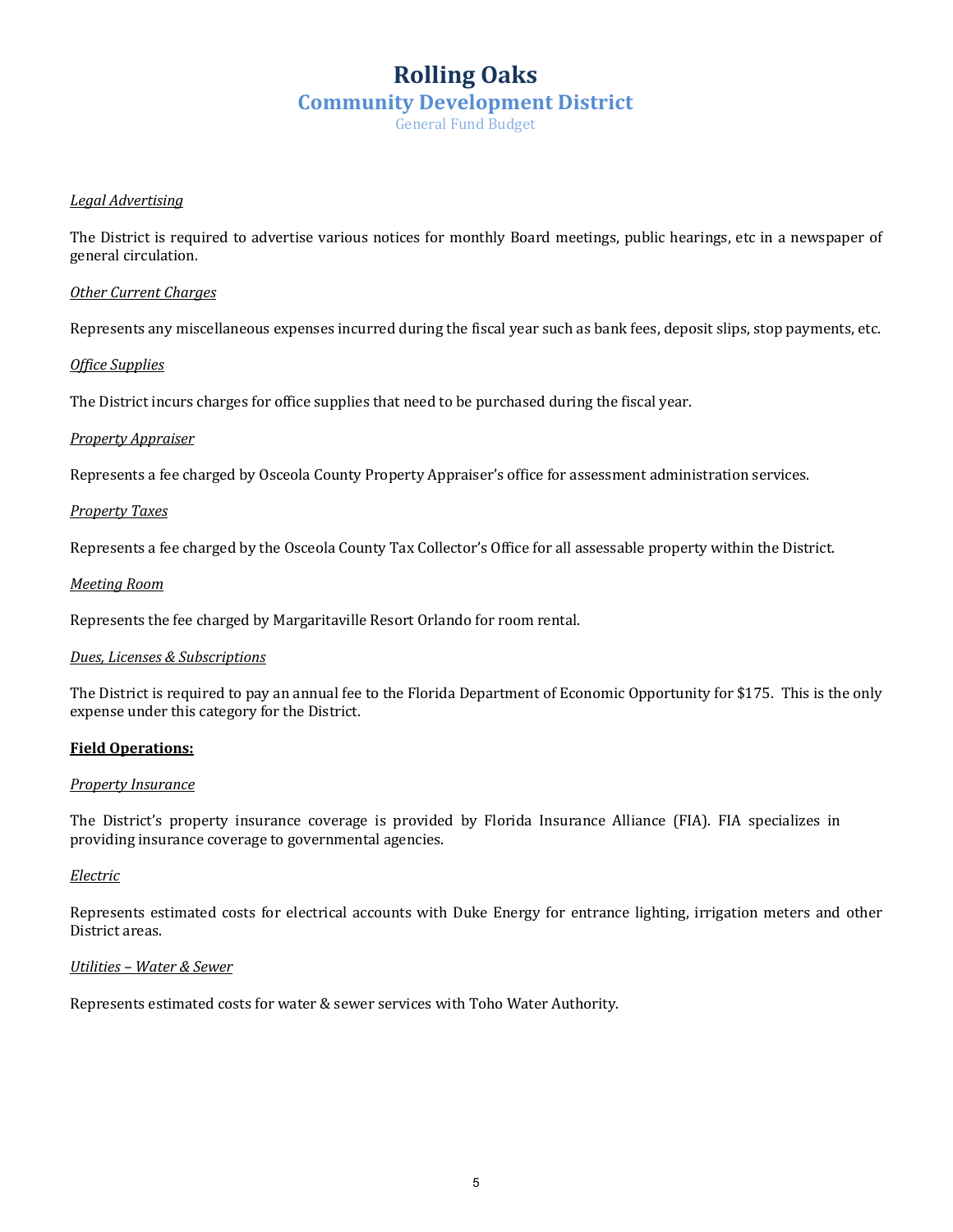### **Rolling Oaks Community Development District**

General Fund Budget

### *Landscape Maintenance*

The District will incur monthly landscape expenses, which include mowing, edging, and string-trimming from REW Landscape Corp.

| <b>Description</b>    | -  | <b>Monthly</b> | <b>Annually</b> |
|-----------------------|----|----------------|-----------------|
| Landscape Maintenance | \$ | 9.450.00       | \$113,400.00    |
| Total                 |    |                | \$113,400.00    |

### *Landscape Enhancements*

Represents estimated costs for landscape enhancements from REW Landscape Corp.

### *Landscape Irrigation*

Represents estimated costs for any miscellaneous landscape irrigation repairs needed for the District from REW Landscape Corp.

### *Lawn Mowing/Trimming*

This represents the mowing of the Pond #4 banks. The District has contracted Lawnmasters Landscaping Of Orlando Inc.

### *Lake Maintenance*

The District will also provide monthly aquatic management services for inspection and treatment of lakes throughout the District from Solitude Lake Management Services.

| <b>Description</b>          | <b>Monthly</b>              | <b>Annually</b> |
|-----------------------------|-----------------------------|-----------------|
| Maintenance                 | \$<br>1,989.94              | \$<br>23,879.28 |
| Midge Treatment             | \$<br>465.42                | \$<br>5,585.04  |
| Lake Assessment             | \$<br>Quarterly<br>1,212.31 | \$<br>4,849.24  |
|                             | Semiannually                |                 |
| <b>Aeration Maintenance</b> | \$<br>614.97                | \$<br>1,229.94  |
| Contingency                 |                             | \$<br>1,777.50  |
| Total                       |                             | \$<br>37,321.00 |

### *Contingency*

Represents any additional field expense that may not have been provided for in the budget.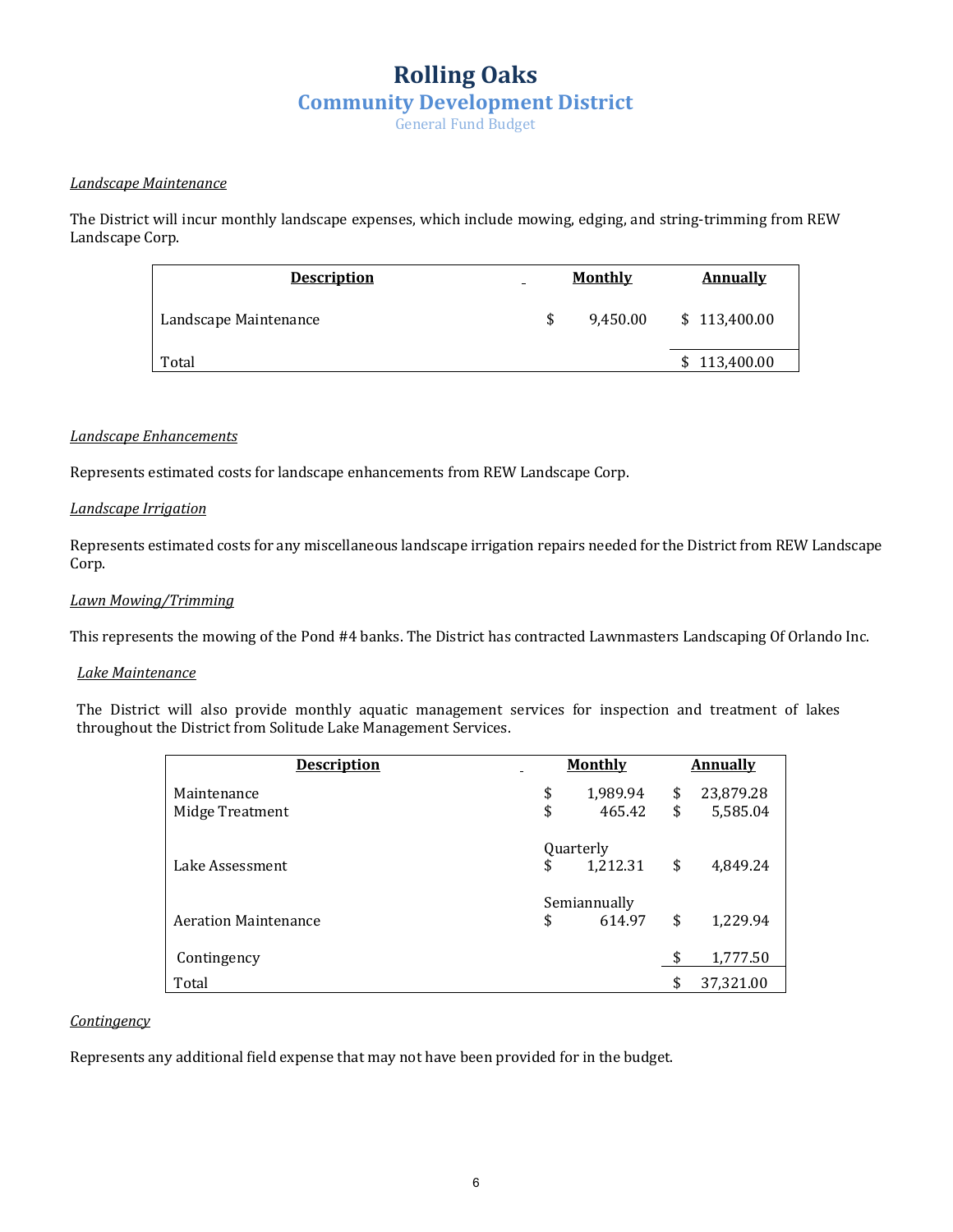## **Rolling Oaks**

**Community Development District** 

**Proposed Budget Debt Service Fund Series** 2016

|                                             | Adopted<br><b>Budget</b> | Actuals<br>Thru | Projected<br><b>Next</b> | Total<br>Thru | Proposed<br><b>Budget</b>              |
|---------------------------------------------|--------------------------|-----------------|--------------------------|---------------|----------------------------------------|
| Description                                 | FY2022                   | 4/30/22         | 5 Months                 | 9/30/22       | FY2023                                 |
| <b>Revenues</b>                             |                          |                 |                          |               |                                        |
| Assessments - Tax Roll                      | \$1,014,751              | \$989,726       | \$25,025                 | \$1,014,751   | \$1,125,001                            |
| Assessments - Direct                        | \$114,750                | \$82,688        | \$32,062                 | \$114,750     | \$114,750                              |
| Interest                                    | \$500                    | \$207           | \$148                    | \$355         | \$500                                  |
| <b>Carry Forward Surplus</b>                | \$796,901                | \$796,705       | \$0                      | \$796,705     | \$807,468                              |
|                                             |                          |                 |                          |               |                                        |
| <b>Total Revenues</b>                       | \$<br>1,926,902          | \$1,869,326     | \$<br>57,235             | \$1,926,561   | \$<br>2,047,720                        |
| <b>Expenditures</b>                         |                          |                 |                          |               |                                        |
| Interest - $11/01$                          | \$434,853                | \$434,853       | \$0                      | \$434,853     | \$429,116                              |
| Principal - 11/01                           | \$255,000                | \$255,000       | \$0                      | \$255,000     | \$265,000                              |
| Interest - $05/01$                          | \$429,116                | \$0             | \$429,116                | \$429,116     | \$423,153                              |
|                                             |                          |                 |                          |               |                                        |
| <b>Total Expenditures</b>                   | \$1,118,969              | \$<br>689,853   | \$<br>429,116            | \$1,118,969   | \$1,117,269                            |
| <b>Other Financing Sources/(Uses)</b>       |                          |                 |                          |               |                                        |
| Transfer In(Out)                            | \$0                      | ( \$124)        | \$0                      | ( \$124)      | \$0                                    |
| <b>Total Other Financing Sources/(Uses)</b> | \$                       | \$<br>(124)     | \$<br>$\blacksquare$     | \$<br>(124)   | $\sqrt{2}$<br>$\overline{\phantom{a}}$ |
|                                             |                          |                 |                          |               |                                        |
| Excess Revenues/(Expenditures)              | \$<br>807,934            | 1,179,349<br>\$ | \$<br>(371, 881)         | \$<br>807,468 | \$<br>930,451                          |

| Principal $11/1/23$ | - S | 275.000 |
|---------------------|-----|---------|
| Interest $11/1/23$  | S   | 423,153 |
| Total               | S   | 698.153 |

| <b>Unit Type</b>               | <b>Units</b> | <b>Gross Per Unit</b> |  |          |    | Total        |
|--------------------------------|--------------|-----------------------|--|----------|----|--------------|
| Single Family                  |              | 500                   |  | 2.393.62 | \$ | 1.196.810.00 |
| Less: Discount/Collection (6%) |              |                       |  |          |    | (71,808.60)  |
| <b>Net Annual Assessment</b>   |              |                       |  |          |    | 1.125.001    |
|                                |              |                       |  |          |    |              |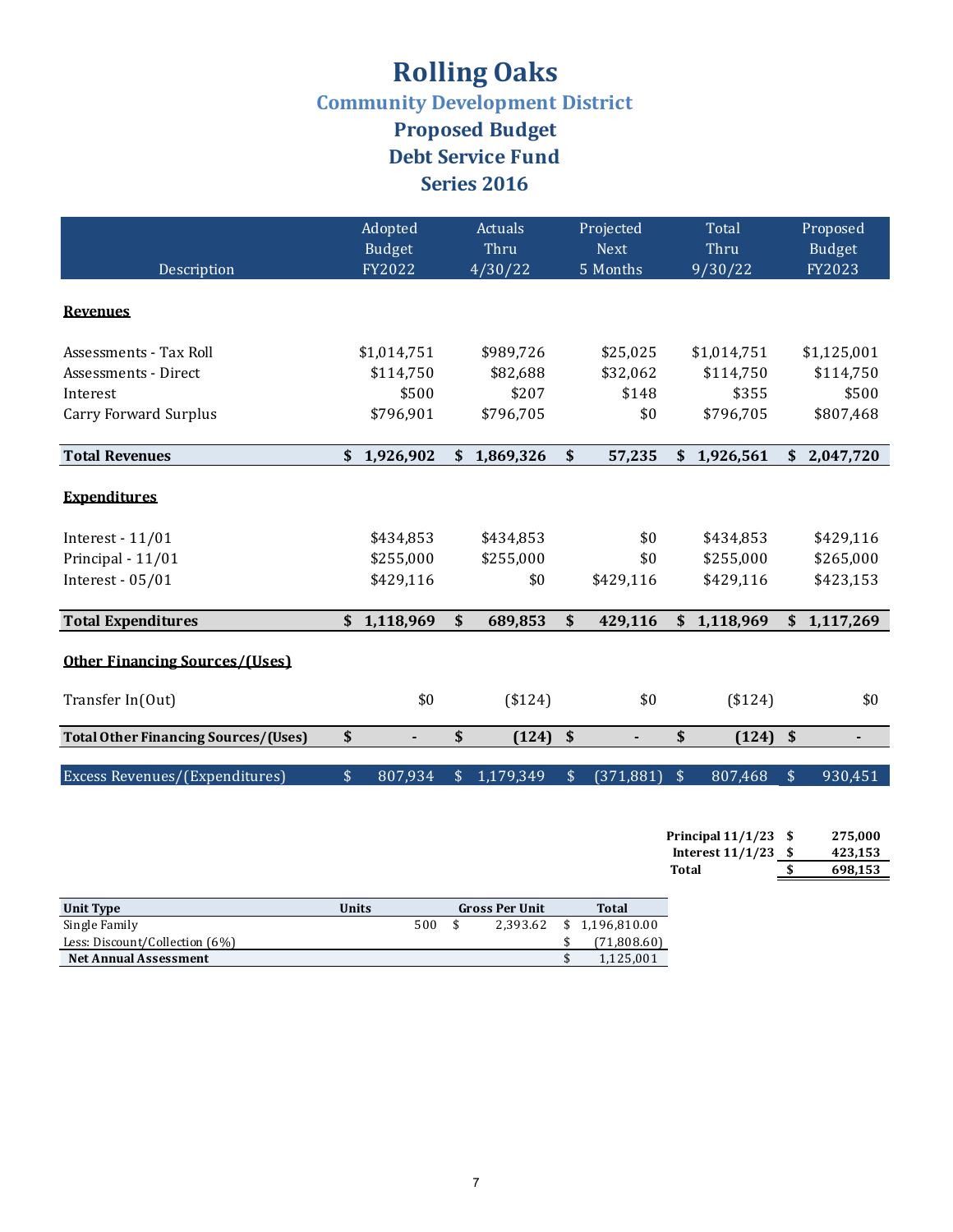### **Rolling Oaks**

**Community Development District<br>Series 2016 Special Assessment Bonds** 

**Amortization Schedule** 

| Date     |                   | Balance       | Prinicpal           |                   | Interest      | Total |               |  |
|----------|-------------------|---------------|---------------------|-------------------|---------------|-------|---------------|--|
|          |                   |               |                     |                   |               |       |               |  |
| 11/01/22 | \$                | 14,695,000.00 | \$<br>265,000.00    | \$                | 429,115.63    | \$    | 1,123,231.25  |  |
| 05/01/23 | $\boldsymbol{\$}$ | 14,430,000.00 | \$                  | $\boldsymbol{\$}$ | 423,153.13    |       |               |  |
| 11/01/23 | \$                | 14,430,000.00 | \$<br>275,000.00    | \$                | 423,153.13    | \$    | 1,121,306.25  |  |
| 05/01/24 | \$                | 14,155,000.00 | \$                  | \$                | 415,934.38    |       |               |  |
| 11/01/24 | \$                | 14,155,000.00 | \$<br>290,000.00    | \$                | 415,934.38    | \$    | 1,121,868.75  |  |
| 05/01/25 | \$                | 13,865,000.00 | \$                  | \$                | 408,321.88    |       |               |  |
| 11/01/25 | \$                | 13,865,000.00 | \$<br>305,000.00    | \$                | 408,321.88    | \$    | 1,121,643.75  |  |
| 05/01/26 | \$                | 13,560,000.00 | \$                  | \$                | 400,315.63    |       |               |  |
| 11/01/26 | \$                | 13,560,000.00 | \$<br>320,000.00    | \$                | 400,315.63    | \$    | 1,120,631.25  |  |
| 05/01/27 | \$                | 13,240,000.00 | \$                  | \$                | 391,915.63    |       |               |  |
| 11/01/27 | \$                | 13,240,000.00 | \$<br>340,000.00    | \$                | 391,915.63    | \$    | 1,123,831.25  |  |
| 05/01/28 | \$                | 12,900,000.00 | \$                  | \$                | 382,990.63    |       |               |  |
| 11/01/28 | \$                | 12,900,000.00 | \$<br>355,000.00    | \$                | 382,990.63    | \$    | 1,120,981.25  |  |
| 05/01/29 | \$                | 12,545,000.00 | \$                  | \$                | 373,671.88    |       |               |  |
| 11/01/29 | \$                | 12,545,000.00 | \$<br>375,000.00    | \$                | 373,671.88    | \$    | 1,122,343.75  |  |
| 05/01/30 | \$                | 12,170,000.00 | \$                  | \$                | 362,656.25    |       |               |  |
| 11/01/30 | \$                | 12,170,000.00 | \$<br>395,000.00    | \$                | 362,656.25    | \$    | 1,120,312.50  |  |
| 05/01/31 | \$                | 11,775,000.00 | \$                  | \$                | 351,053.13    |       |               |  |
| 11/01/31 | \$                | 11,775,000.00 | \$<br>420,000.00    | \$                | 351,053.13    | \$    | 1,122,106.25  |  |
| 05/01/32 | \$                | 11,355,000.00 | \$                  | \$                | 338,715.63    |       |               |  |
| 11/01/32 | \$                | 11,355,000.00 | \$<br>445,000.00    | \$                | 338,715.63    | \$    | 1,122,431.25  |  |
| 05/01/33 | \$                | 10,910,000.00 | \$                  | \$                | 325,643.75    |       |               |  |
| 11/01/33 | \$                | 10,910,000.00 | \$<br>470,000.00    | \$                | 325,643.75    | \$    | 1,121,287.50  |  |
| 05/01/34 | \$                | 10,440,000.00 | \$                  | \$                | 311,837.50    |       |               |  |
| 11/01/34 | \$                | 10,440,000.00 | \$<br>500,000.00    | \$                | 311,837.50    | \$    | 1,123,675.00  |  |
| 05/01/35 | \$                | 9,940,000.00  | \$                  | \$                | 297,150.00    |       |               |  |
| 11/01/35 | \$                | 9,940,000.00  | \$<br>530,000.00    | \$                | 297,150.00    | \$    | 1,124,300.00  |  |
| 05/01/36 | \$                | 9,410,000.00  | \$                  | \$                | 281,581.25    |       |               |  |
| 11/01/36 | \$                | 9,410,000.00  | \$<br>560,000.00    | \$                | 281,581.25    | \$    | 1,123,162.50  |  |
| 05/01/37 | \$                | 8,850,000.00  | \$                  | \$                | 265,131.25    |       |               |  |
| 11/01/37 | \$                | 8,850,000.00  | \$<br>590,000.00    | \$                | 265,131.25    | \$    | 1,120,262.50  |  |
| 05/01/38 | \$                | 8,260,000.00  | \$                  | \$                | 247,800.00    |       |               |  |
| 11/01/38 | \$                | 8,260,000.00  | \$<br>625,000.00    | \$                | 247,800.00    | \$    | 1,120,600.00  |  |
| 05/01/39 | \$                | 7,635,000.00  | \$                  | \$                | 229,050.00    |       |               |  |
| 11/01/39 | \$                | 7,635,000.00  | \$<br>665,000.00    | \$                | 229,050.00    | \$    | 1,123,100.00  |  |
| 05/01/40 | \$                | 6,970,000.00  | \$                  | \$                | 209,100.00    |       |               |  |
| 11/01/40 | \$                | 6,970,000.00  | \$<br>705,000.00    | \$                | 209,100.00    | \$    | 1,123,200.00  |  |
| 05/01/41 | \$                | 6,265,000.00  | \$                  | \$                | 187,950.00    |       |               |  |
| 11/01/41 | \$                | 6,265,000.00  | \$<br>745,000.00    | \$                | 187,950.00    | \$    | 1,120,900.00  |  |
| 05/01/42 | \$                | 5,520,000.00  | \$                  | \$                | 165,600.00    |       |               |  |
| 11/01/42 | \$                | 5,520,000.00  | \$<br>790,000.00    | \$                | 165,600.00    | \$    | 1,121,200.00  |  |
| 05/01/43 | \$                | 4,730,000.00  | \$                  | \$                | 141,900.00    |       |               |  |
| 11/01/43 | \$                | 4,730,000.00  | \$<br>840,000.00    | \$                | 141,900.00    | \$    | 1,123,800.00  |  |
| 05/01/44 | \$                | 3,890,000.00  | \$                  | \$                | 116,700.00    |       |               |  |
| 11/01/44 | \$                | 3,890,000.00  | \$<br>890,000.00    | \$                | 116,700.00    | \$    | 1,123,400.00  |  |
| 05/01/45 | \$                | 3,000,000.00  | \$                  | \$                | 90,000.00     |       |               |  |
| 11/01/45 | \$                | 3,000,000.00  | \$<br>940,000.00    | \$                | 90,000.00     | \$    | 1,120,000.00  |  |
| 05/01/46 | \$                | 2,060,000.00  | \$                  | \$                | 61,800.00     |       |               |  |
| 11/01/46 | \$                | 2,060,000.00  | \$<br>1,000,000.00  | \$                | 61,800.00     | \$    | 1,123,600.00  |  |
| 05/01/47 | \$                | 1,060,000.00  | \$                  | \$                | 31,800.00     |       |               |  |
| 11/01/47 | \$                | 1,060,000.00  | \$<br>1,060,000.00  | \$                | 31,800.00     | \$    | 1,123,600.00  |  |
|          |                   |               |                     |                   |               |       |               |  |
|          |                   |               | \$<br>14,695,000.00 | \$                | 14,052,659.38 | \$    | 29,176,775.00 |  |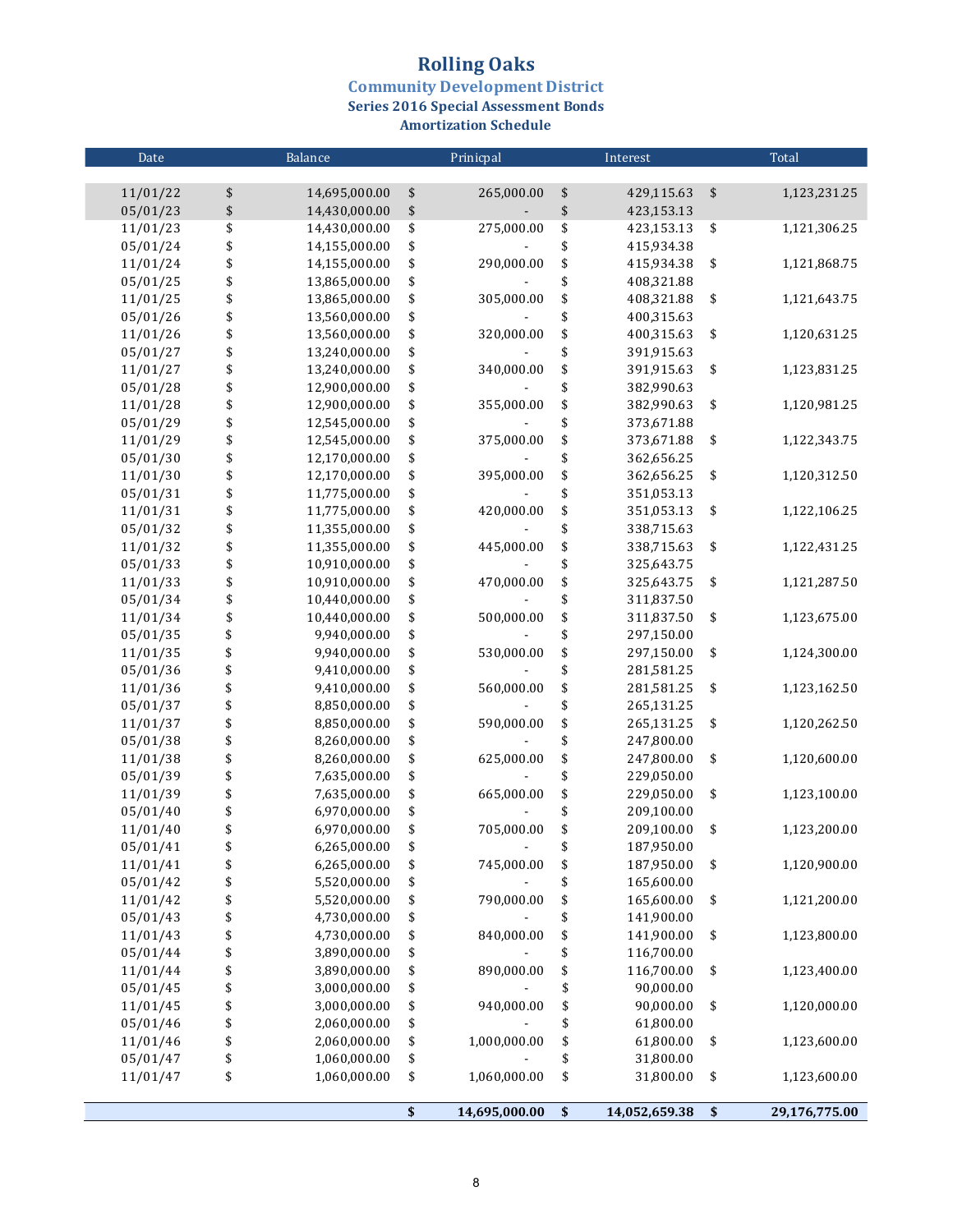## **Rolling Oaks**

**Community Development District** 

**Proposed Budget Debt Service Fund Series** 2018

|                                                                                      |                           | Adopted<br><b>Budget</b>            |                           | Actuals<br>Thru               |               | Projected<br><b>Next</b> |               | Total<br>Thru                       |                           | Proposed<br><b>Budget</b>           |
|--------------------------------------------------------------------------------------|---------------------------|-------------------------------------|---------------------------|-------------------------------|---------------|--------------------------|---------------|-------------------------------------|---------------------------|-------------------------------------|
| Description                                                                          |                           | FY2022                              |                           | 4/30/22                       |               | 5 Months                 |               | 9/30/22                             |                           | FY2023                              |
| <b>Revenues</b>                                                                      |                           |                                     |                           |                               |               |                          |               |                                     |                           |                                     |
| Assessments                                                                          |                           | \$900,000                           |                           | \$675,000                     |               | \$225,000                |               | \$900,000                           |                           | \$899,947                           |
| Interest                                                                             |                           | \$5,000                             |                           | \$136                         |               | \$97                     |               | \$233                               |                           | \$5,000                             |
| <b>Carry Forward Surplus</b>                                                         |                           | \$594,355                           |                           | \$594,275                     |               | \$0                      |               | \$594,275                           |                           | \$600,800                           |
| <b>Total Revenues</b>                                                                | \$                        | 1,499,356                           | \$                        | 1,269,411                     | \$            | 225,097                  |               | \$1,494,508                         | \$                        | 1,505,747                           |
| <b>Expenditures</b><br>Interest - $11/01$<br>Principal - 11/01<br>Interest - $05/01$ |                           | \$346,547<br>\$205,000<br>\$342,063 |                           | \$346,547<br>\$205,000<br>\$0 |               | \$0<br>\$0<br>\$342,063  |               | \$346,547<br>\$205,000<br>\$342,063 |                           | \$342,063<br>\$215,000<br>\$337,359 |
| <b>Total Expenditures</b>                                                            | $\boldsymbol{\mathsf{s}}$ | 893,609                             | \$                        | 551,547                       | \$            | 342,063                  | \$            | 893,610                             | \$                        | 894,422                             |
| <b>Other Financing Sources/(Uses)</b>                                                |                           |                                     |                           |                               |               |                          |               |                                     |                           |                                     |
| Transfer In(Out)                                                                     |                           | \$0                                 |                           | $($ \$99)                     |               | \$0                      |               | $($ \$99)                           |                           | \$0                                 |
| <b>Total Other Financing Sources/(Uses)</b>                                          | \$                        | ۰.                                  | $\boldsymbol{\mathsf{s}}$ | (99)                          | \$            |                          | \$            | (99)                                | $\boldsymbol{\mathsf{s}}$ |                                     |
| Excess Revenues/(Expenditures)                                                       | $\sqrt{\frac{1}{2}}$      | 605,746                             | $\frac{1}{2}$             | 717,765                       | $\frac{1}{2}$ | (116,965)                | $\frac{1}{2}$ | 600,800                             | $\frac{1}{2}$             | 611,325                             |

| Principal $11/1/23$ | - \$ | 225,000 |
|---------------------|------|---------|
| Interest $11/1/23$  | -S   | 337,359 |
| Total               | £.   | 562.359 |

| Unit Type                      | Units |     | <b>Gross Per Unit</b> | Total       |
|--------------------------------|-------|-----|-----------------------|-------------|
| Single Family                  |       | 163 | 2.393.62              | 390.159.65  |
| Condo                          |       | 300 | 1.890.77              | 567.231.00  |
| Less: Discount/Collection (6%) |       |     |                       | (57,443.44) |
| <b>Net Annual Assessment</b>   |       |     |                       | 899.947     |